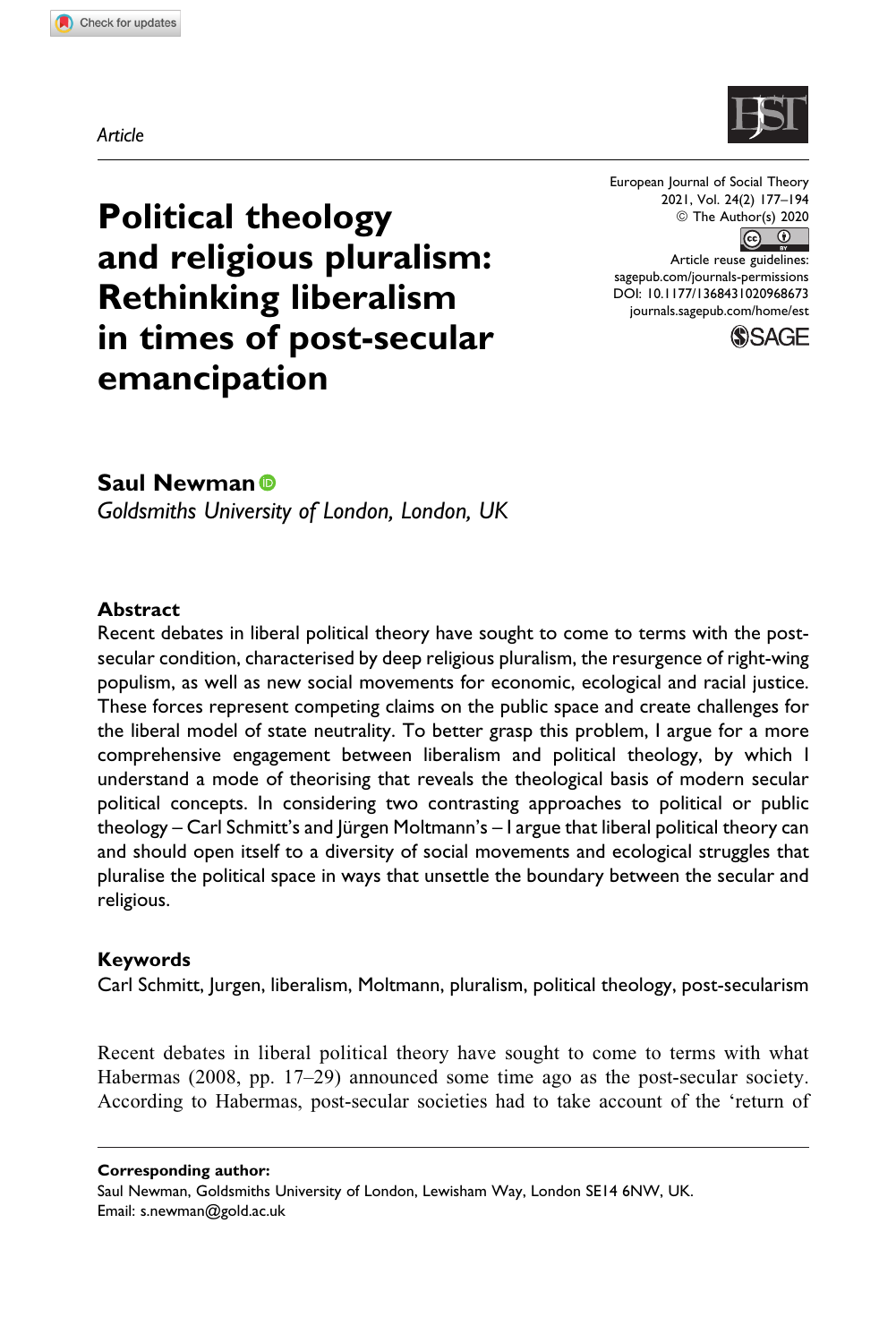religion' to the public space, a phenomenon that presented unique challenges to the liberal model of state neutrality, public reason and democratic will formation. Similarly, [Rawls \(2005\)](#page-17-0) sought to accommodate deep religious pluralism within the liberal polity: rather than a simple modus vivendi between irreconcilable perspectives and sensibilities, he proposed the idea of an overlapping consensus between reasonable doctrines. Both thinkers recognised the need to move beyond a strictly secularist model that excluded religion from the public space. It was no longer expected, in other words, that religious people should leave their beliefs at the door when they entered the public sphere. Along with secularists, atheists and those with deeply held non-religious convictions, they had a right to political participation and democratic deliberation, as long as they were able to translate their views in terms that all reasonable and rational people, believers and nonbelievers alike, might understand and agree to. However, this seemingly plausible solution to problem of religious pluralism threw up more questions than it answered, and subsequent debates in liberal political theory have wrestled with questions surrounding the meaning of state neutrality, the terms and limits of liberal tolerance, the extent to which religious differences and claims might be accommodated, and whether indeed the state has the sovereign right to determine these matters in the first place (see Laborde  $\&$ [Bardon, 2017](#page-16-0)).

Yet, what is generally absent in such debates, and what I believe might give us greater clarity on some of these issues, is an engagement with political theology.<sup>1</sup> This is perhaps not surprising given that 'political theology' is a somewhat polymorphous term, referring to a diverse range of debates about the relationship between the theological and the political. Political theology spans a whole series of discussions in political theory, continental philosophy and theology about the theological origins and underpinnings of modern political institutions, the role of theology in contemporary political discourse, arcane debates in twentieth-century German legal theory and the philosophy of religion, historical studies of medieval and early modern conceptions of sovereignty, and investigations into the politico-theological controversies in Christianity, Judaism and Islam, along with other religions.<sup>2</sup> There is political theology done by theologians and religious scholars, and there is political theology done by political theorists – and often what seems like a resounding non-dialogue between them.<sup>3</sup>

Notwithstanding the difficulties of definition, I contend that political theology has something important to say not only about the post-secular condition but about question of religious pluralism in liberal societies. I understand political theology as a distinct mode of political theorising that draws attention to the way theological categories underpin and structure – in some ways explicitly, in other ways obliquely – the political institutions, discourses and norms of secular modernity. Taken in this sense, the question of whether we live in secular or post-secular societies is already answered by political theology: the post-secular is symptomatic of, and contingent upon, the secular and is therefore immanent within it – just as, one could say, the secular condition itself is premised upon the theological world it incorporated and replaced (see Löwith, 1949; see also [Asad, 2003;](#page-15-0) [Milbank, 1990;](#page-16-0) [Taylor, 2007](#page-17-0)). Therefore, to speak of the postsecular, or of the 'return of religion' to the public space, is to presuppose the secular; it is to make visible what was already integrated into the structures of modern secularism. Political theology, as a mode of analysis, makes this theological trace explicit and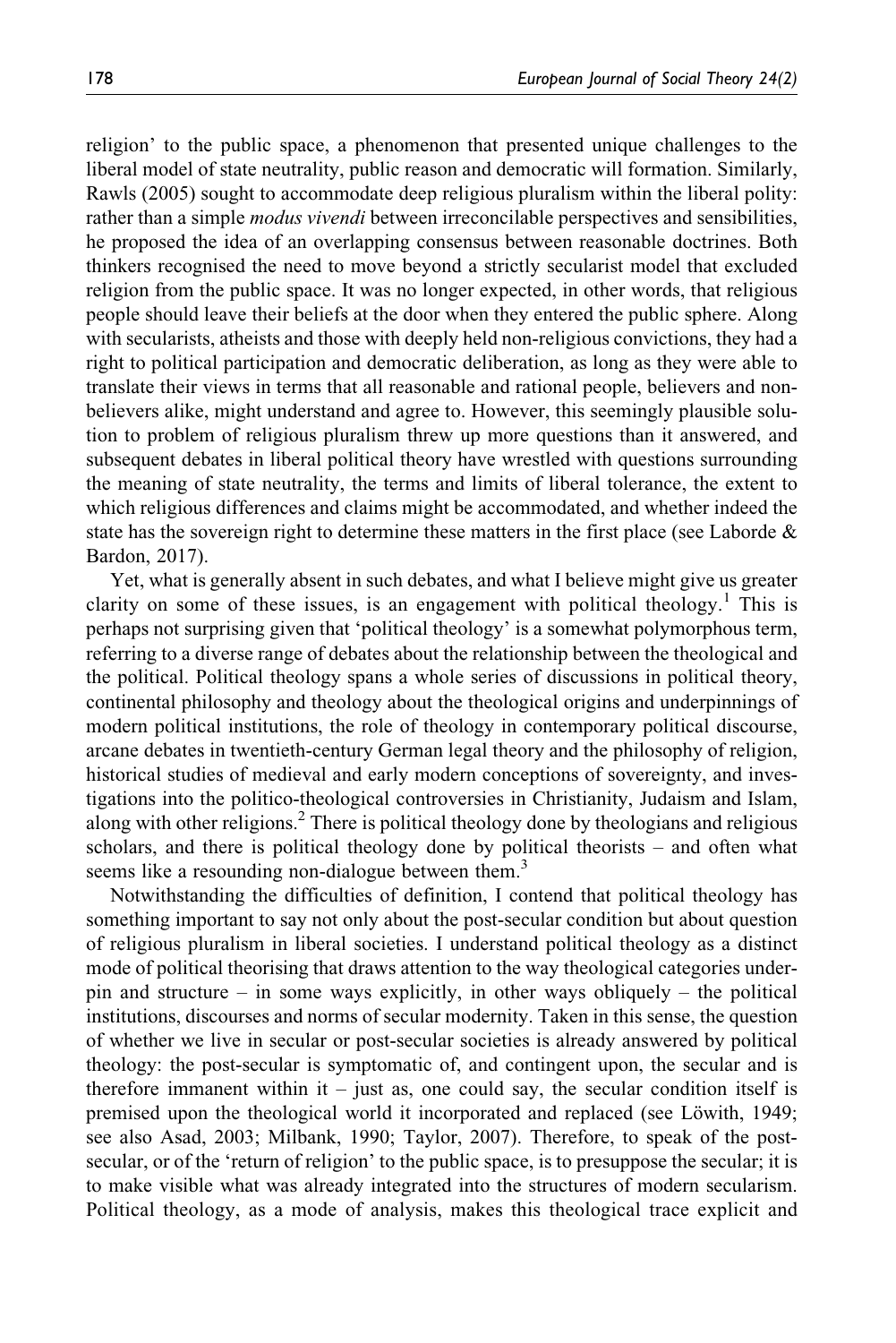explores its implications for the way we think about politics today. It thus allows us to gain deeper insights into the controversy in liberal political thought regarding the tensions between religious claims on the public space and the idea, basic to liberal theory, of a secular state formally committed to religious neutrality and, indeed, to neutrality with regards to all competing perspectives on the good.

However, one of the problems with political theology is that it is generally beholden to the thought of Carl Schmitt, whose sovereign-centric and absolutist model of politics is inhospitable to pluralism. In this article, I construct an alternative account of political theology to which pluralism is central. By pluralism, I understand more than simply a diversity of views, perspectives and identities that can be accommodated within a liberal political framework – although this is important too – but rather what political theorist William E. Connolly refers to as 'deep pluralism' (see [1995](#page-15-0), [2005\)](#page-15-0) defined by a generous ethos of engagement and respect between different perspectives and sensibilities, something that recognises the porosity and contingency of all identities. Here, it seems to me, a sufficiently pluralised – as opposed to orthodox or fundamentalist – religious sensibility might have an important role to play redefining political identities, institutions and discourses in ways that are neither entirely religious nor entirely secular (see [Griffin,](#page-15-0) [2005](#page-15-0)).

However, I also argue that this renewal of pluralism in the post-secular age demands a rethinking of certain elements of liberalism. Here I draw on the thinking of Protestant theologian Jürgen Moltmann, whose alternative approach to political theology is resistant to state power and seeks an independent critical voice for the church, one that is in solidarity with emancipatory social movements and liberation struggles, particularly around social and environmental justice. Moltmann's version of political theology aligns with recent approaches in 'public theology' which advocate a more prominent role for churches and religious groups in progressive politics (see [Moltmann, 1999](#page-16-0); see also [Breitenberg, 2003; Graham, 2013](#page-15-0); [Kim & Day, 2017](#page-16-0)). My claim here is that this more radical articulation of political theology not only contrasts sharply with Schmitt's conservative and sovereign-centric model but also embodies a 'deeper' form of pluralism that goes beyond the limits of liberal theory, blurring the line between secular and nonsecular modes of political experience.

The argument presented here proceeds in four stages. Firstly, I set out the broad significance of a politico-theological analysis for liberal political theory, exploring the question of the religious determination of liberalism itself, and whether or not its theological origins undermine its formal commitments to religious neutrality. Rather, I contend that the real issue that arises from political theology is that of legitimacy, something that the liberal political order is currently experiencing an acute crisis of. The second part of the article explores Carl Schmitt's sovereign-centric version of political theology and his critique of liberalism and pluralism. Liberal political theory, I argue, cannot avoid an encounter with Schmitt; yet, at the same time, Schmitt's thinking remains fundamentally hostile and antithetical to its core normative commitments. In the third section, I explore the diversity of more recent approaches to political theology which depart radically from Schmitt's version and which are, I suggest, more compatible with liberalism, while at the same time pluralising the political field in ways that disturb the lines between the secular and religious. Here, radical political theology and eco-political theology are important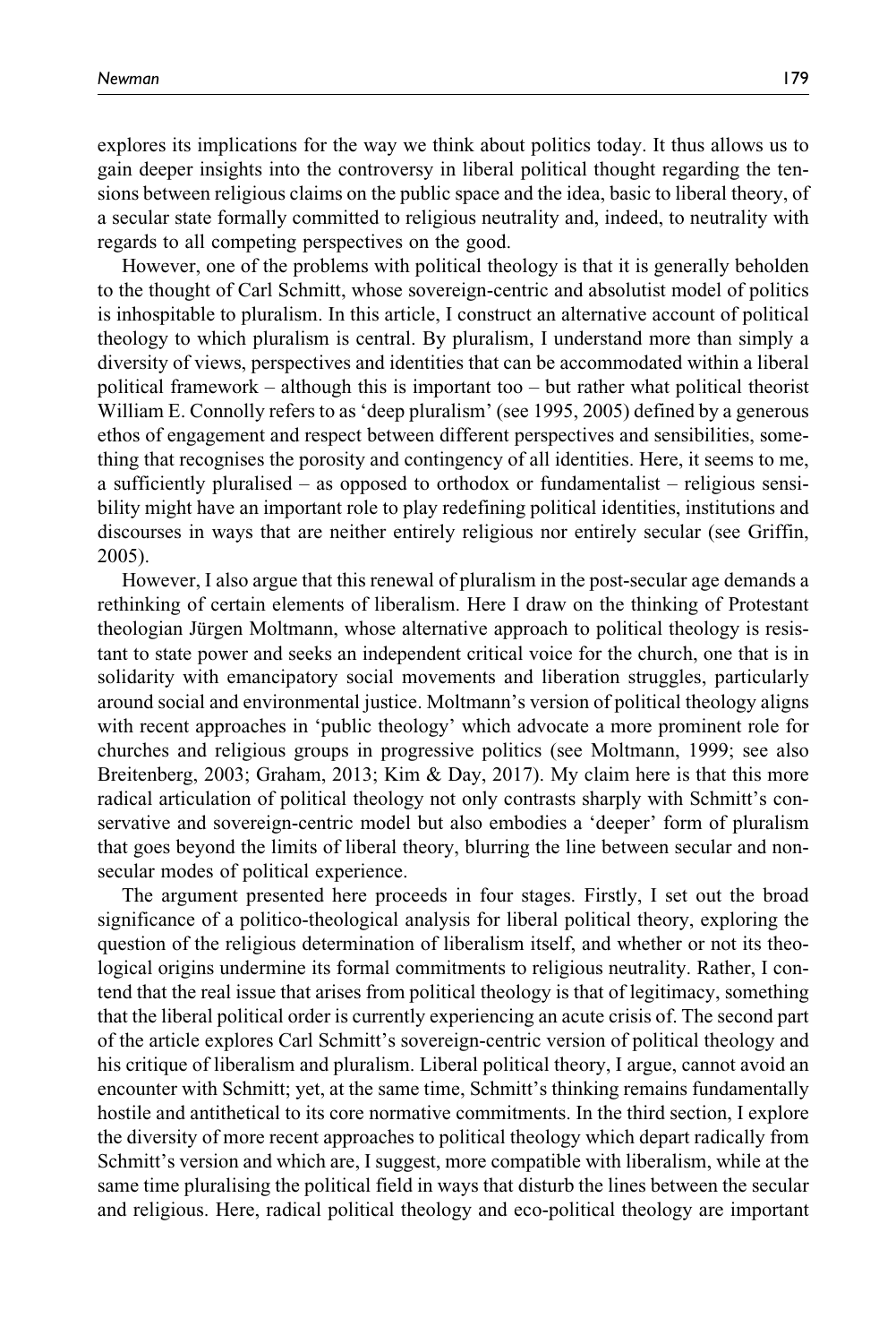examples of new ways of thinking about the entanglements of theology with secular and emancipatory political movements and struggles, particularly around climate change. In the final part of the article, I focus on Jürgen Moltmann's alternative account of political theology. In Moltmann's support for human rights and federal political structures, there is much common ground to be had with liberalism. Yet, I also show how his 'intersectional' understanding of rights – one that, importantly, takes into account the rights of nature – along with his idea that the church has a public role to play in resisting oppression, contributes towards a deepening of liberal pluralism in ways that better reflect the post-secular condition.

# **Is liberalism a political religion?**

One of the questions that arises in any possible encounter between political theology and liberal political thought is whether liberalism is itself a religion, what we might call a political religion.<sup>[4](#page-14-0)</sup> In other words, does liberalism – as a political doctrine, a set of ideas, norms and institutional rationalities – take on the role of a secular or public religion in contemporary societies? Do its early origins in the Protestant Reformation, in the religious conflicts of the sixteenth century, or in the early modern ideas of religious toleration, which were themselves grounded in theology, give it a kind of theological determination today? And if so, should this matter? Does it undermine liberalism's claims to neutrality and public reason, or its normative commitments to equality and individual rights? The suggestion here is not that the theological roots of modern liberalism mean that it remains somehow a distinctly Christian, even Protestant, doctrine blind to its own biases and structurally intolerant towards other religious viewpoints and discourses (see [Asad, 2003](#page-15-0); [Mahmood, 2005\)](#page-16-0). Here I think liberals can defend themselves against the critique that liberalism privileges certain religions and belief-based religious life over those (non-Christian) religions grounded in tradition and embedded practices and rituals (see [Laborde, 2008](#page-16-0); [2017](#page-16-0), pp. 32–36; ).

Instead, a politico-theological analysis of liberal state neutrality throws up a somewhat different set of issues and concerns about the way that the modern state takes on a sacred dimension once occupied by religious authority prior to the collapse of the theological world in the sixteenth century. Of course, we must distinguish here between the theological and the sacred: Christian theology was, and continues to be, at times at odds with the religious (and political) authority of the church and with religious practices and institutions that are deemed sacred. Yet my point is that the emergence of secularism and ideas of religious toleration in modernity is really the story of the absorption and integration of religious authority within the structures of the sovereign state. The sovereign state takes over from the church as the sacred body – the *corpus mysticum* – which gives shape and symbolic consistency to society. One can see this logic of absorption quite clearly in Hobbes when he refers to Leviathan as the 'mortal God' and when he attributes to the secular sovereign the ultimate right to determine religious controversies, while at the same time allowing a certain private freedom of faith. Of course, liberalism as an ideology seeks to regulate and limit sovereign power, and the ambiguous relationship between liberalism and sovereignty, as we shall see below, becomes one of the central questions for political theology to deal with (see [Kahn, 2011\)](#page-16-0). However, in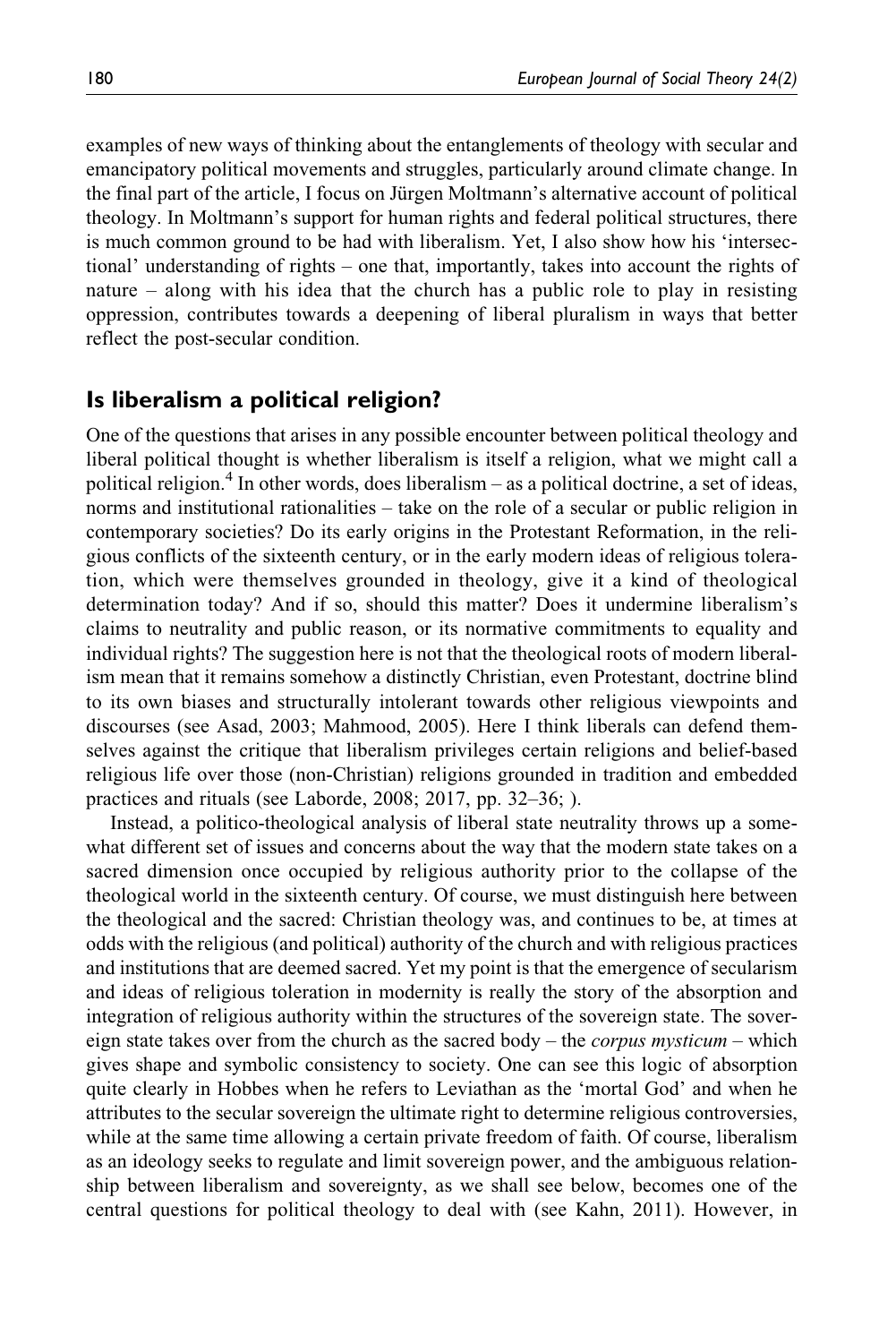modernity, in Western societies at least, liberalism has become a political culture (see [Schmitt, 2007\)](#page-17-0) and secular governing rationality through which this sacred power of sovereignty is articulated. Its defining norms and principles, such as the rule of law, formal equality and respect for individual rights, become as much the legitimating discourses of sovereign state power as they impose limitations upon it. So when the liberal state seeks to mediate religious conflicts, when it decides on matters of religious freedom, toleration and accommodation, when, in short, it determines the boundaries of the secular public space, it does so with a symbolic authority that has its foundations in theology and which continues to bear its legacy and imprint. A politico-theological reading of the liberal state is a way of thinking about its legitimacy in secular modernity; of what gives it the legitimate authority to determine the appropriate boundaries between religion and the public space.

Now, one might wonder why any of this matters, why the theological genealogy of the modern liberal state necessarily problematises liberalism as a philosophy. However, if, as I have suggested, we understand political theology as being concerned with the question of political legitimacy, then we are left with a real problem today: contemporary liberalism is experiencing its own crisis of legitimation. Here I am referring not only to increasingly intense conflicts between different faiths or to the increasingly contested boundaries of the secular public space. We could also point to the populist challenge to liberal norms and principles such as egalitarianism, individual rights, the rule of law and religious neutrality. Populists, at least those of the right-wing, nationalist, identitarian stripe, adopt an exclusionary view of citizenship and access to the public space based on a narrow conception of the nation, often defined in terms of a certain ethno-culturalreligious identity that they see as threatened by immigration and multiculturalism. Religious conflict and the populist challenge represent different aspects of the crisis of legitimacy that liberal politics is currently undergoing. Moreover, they might be seen as expressions of a form of political theology in the sense that they revolve around the problem of sovereignty and what it means today: should the secular state become a theocratic state, should it derive its authority more explicitly from religious sources, as, for instance, Christian fundamentalists in the United States would argue; should the secular state be more explicitly aligned to national identity and interests, which are placed above international obligations; should sovereignty, highjacked by liberal elites and global interests, be restored to the people and become the direct expression of its will, as populists demand?<sup>[5](#page-14-0)</sup> Here democratic sovereignty and legitimacy take on an entirely different meaning to that proposed by liberal constitutionalists and deliberative proceduralists. Indeed, what we seem to be witnessing today is the coming apart of liberalism and sovereignty, and the emergence of a new, authoritarian 'post-liberal' political paradigm which presents serious challenges to liberalism. Thinking about these challenges through the prism of political theology can give us greater insight into their origins, as well guide a response.

### **Carl Schmitt's challenge to liberalism**

Of course, any discussion of political theology and its implications for liberal political theory cannot avoid an encounter with Carl Schmitt, the conservative German Weimar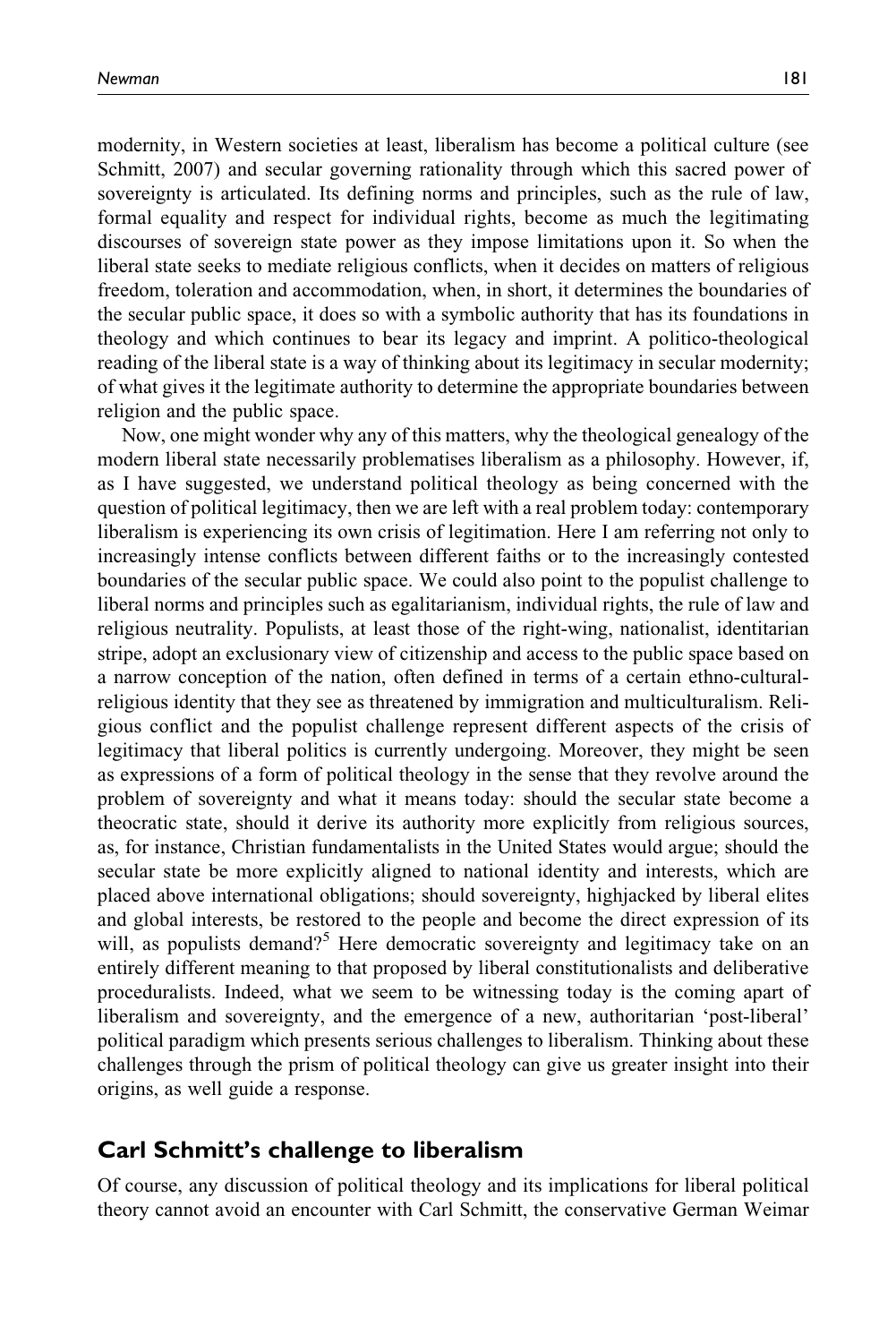era legal theorist and later Nazi jurist with whom, at least in modern debates, the term political theology is inevitably associated. In his 1922 work, Politische Theologie, Schmitt makes two key points about sovereignty. The first can be summed up in the oft-quoted line, 'Sovereign is he who decides on the exception' [\(Schmitt, 2005](#page-17-0), p. 5). For Schmitt, the defining feature of sovereignty, what is really at its core, is the unilateral authority to decide on exceptional situations, on what we might call 'states of emergency'. Here the sovereign has the ultimate authority to decide not only what measures to take – up to and including suspending the normal legal order – but what actually constitutes an exceptional situation, that is, an existential threat to the state, in the first place. This 'exceptional' authority of sovereignty is in a paradoxical relationship to the juridical norms that define the legal order: in suspending the rule of law, the moment of the exception exceeds the legal norm, but it is also what, in the 'last instance', grounds and secures these legal norms and gives them their authority. This idea of the exception is part of Schmitt's critique of liberal constitutionalism and of neo-Kantian legal theorists like Hans Kelsen, who sought to rule out the exception in jurisprudence by understanding law as a self-contained, self-referential series of norms with nothing outside it. In a similar way, liberal political theorists would seek to rule out the exceptional decision through procedural norms and constitutional principles designed to limit and regulate political power. However, for Schmitt, the problem with these approaches was that they failed to recognise that legal norms and rules actually presuppose an exterior authority that determines when and how a rule is applied in specific situations, thus giving concrete expression to the rule through its transgression. Schmitt therefore asserts the preeminence and superiority of the exception over the rule [\(2005](#page-17-0), p. 15). It is difficult to see this in any other terms than as a juridical defence of the principle of sovereign absolutism that can violate the rule of law in the very name of upholding it.

The second key aspect of Schmitt's argument about political theology is as follows: 'All significant concepts of the modern theory of the state are secularized theological concepts... ' ([2005](#page-17-0), p. 36). This is Schmitt's take on secularism: modern political concepts, such as state sovereignty and the aforementioned state of exception, are really a secular translation of theological concepts. There is a structural parallel between the absolute authority of God over the universe and the absolute authority of the sovereign over society; and the state of exception – in which the legal constitution is suspended by the sovereign's decision – is similar to God's miracle that suspends the laws of nature. In pointing to these structural analogies, Schmitt is not so much reflecting on the persistence of religion in politics but, rather, highlighting a place of transcendence left vacant by religion in the modern era. Thus, state sovereignty comes to fill the void once occupied by religious authority ([Newman, 2019](#page-16-0)).

However, Schmitt is doing more here than simply revealing the theological underpinnings of modern secular politics. He is once again defending the principle of absolute sovereignty, which he believes should exist in a transcendent relationship to society, just as God transcended the natural order. The problem was that in modernity, under the combined pressures of secularism, atheism, technology, bourgeois economics, philosophies of immanence and, above all, liberalism, this necessarily transcendent, sacred dimension of sovereignty had been eclipsed. The state had been turned into an 'administrative machine' entirely at the service of the economy and subordinate to the liberal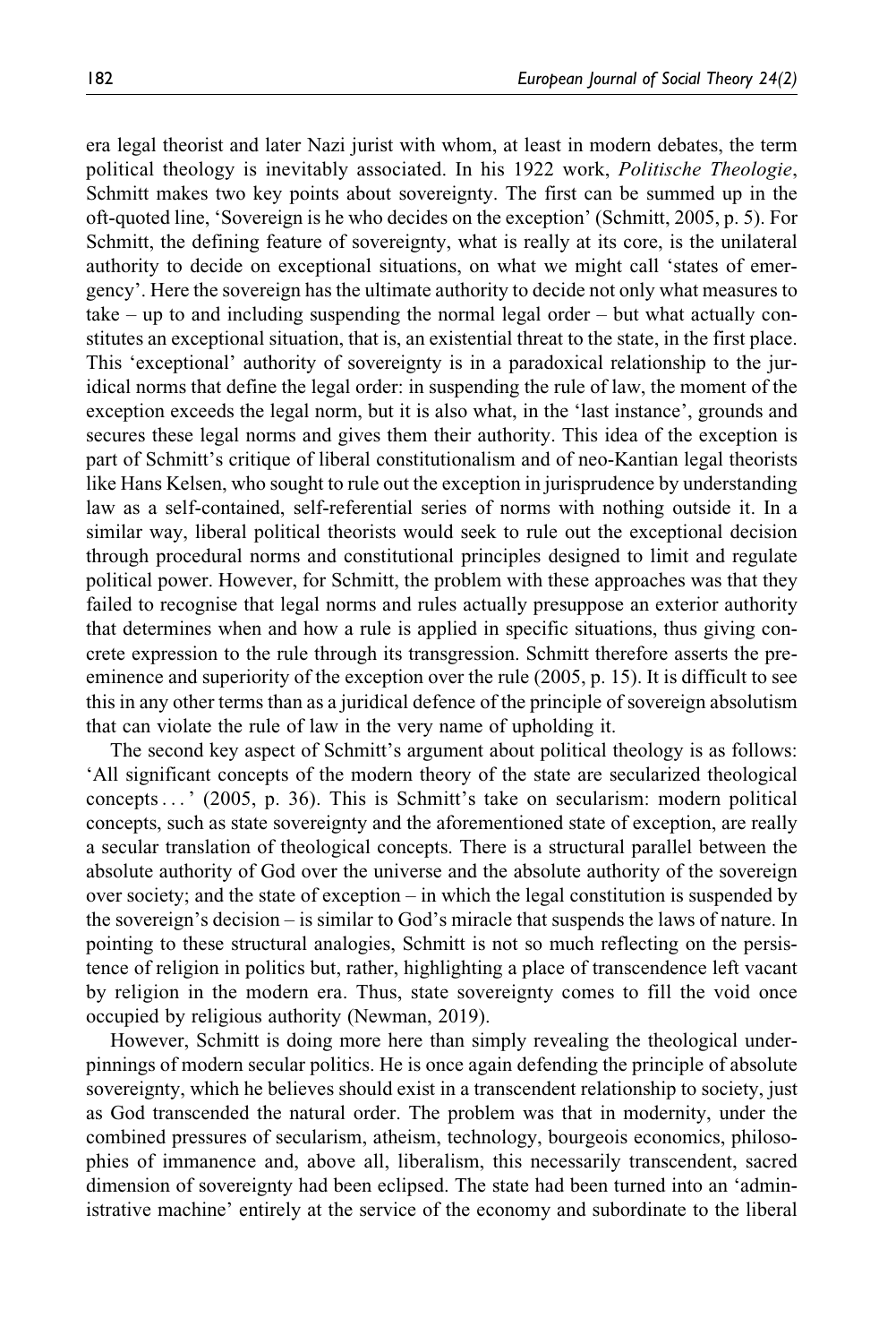preoccupation with 'culture', parliamentary procedure and the rule of law. The modern

secular liberal age was therefore the age of political neutralisation ([Schmitt, 2007](#page-17-0), pp. 80–96). It is hard not to hear echoes of this critique in the contemporary populist attack on the liberal 'administrative' state. Indeed, Schmitt's political theology can be seen as a response to an earlier legitimation crisis of the Weimar liberal state.

For Schmitt, liberalism is an anti-politics in which the sanctity of the sovereign decision is drowned out by rules, laws, procedures and interminable debate and deliberation. Liberal institutions, in Schmitt's eyes, were nothing but debating chambers in which the decision is endlessly deferred. Moreover, in denying what Schmitt saw as the basic anthropological (and we could say theological) truth of any genuine political theory – the inherent evil of man – liberalism could not be considered as political at all. Rather, according to [Schmitt \(2007,](#page-17-0) p. 71), it was a set of ethical norms, a culture of individualism and a theory of economics.

Liberalism, for Schmitt, is therefore an evasion of the political. It avoids what is central to the political dimension – the relationship of enmity that allows a political identity or community to be constituted in opposition to the other who is seen to pose an existential threat to it. For Schmitt, the friend/enemy opposition is at the heart of the political relationship: the intensity of this opposition is what raises all relationships in society to the 'dignity' of the political. Indeed, it is the possibility that one might go to war with the other, that one might be prepared to kill one's enemy, that turns the normal differences and oppositions one finds in society into genuinely political relationships. According to Schmitt, liberalism seeks to avoid this reality by sublimating enmity into either economic competition or into disagreements that can be resolved rationally through debate and dialogue and without violence.

The idea of enmity is a useful way of testing liberalism's capacity to recognise and negotiate religious differences. Under normal circumstances, and indeed when viewed from the perspective of liberalism, religion is non-political: it is a matter of private belief and consigned to the realm of civil society as opposed to the public realm of the state. Liberalism, with its neutral institutions and principles of toleration, does its best to depoliticise and privatise religion. However, when these structures break down, when religious conflicts intensify, they go from being religious to political conflicts [\(Schmitt,](#page-17-0) [2007](#page-17-0), p. 37). Schmitt is drawing attention to what he sees as the inevitable dimension of conflict and opposition through which all communities, including religious communities, are constituted. Moreover, when the state seeks to mediate religious differences, to eliminate the threat of religious conflict, it can only do so by transcending society and establishing an absolute and decisive sovereignty over it. Yet, behind this image of secular state neutrality is a theologically charged political community, unified through a shared enmity towards the other, the outsider, as well as through absolute loyalty and obedience to the sovereign (see [Meier, 1998,](#page-16-0) p. 76).

What Schmitt's political theology is really averse to is pluralism. The sovereign state must be the single, transcendent authority in society, the unilateral decider of the borders and boundaries of the political community. Schmitt is therefore critical not only of liberalism's acceptance of, indeed commitment to, a certain pluralism of views and perspectives in society, but also of pluralist theories of the state, which see the state as one association among many in society and as having no greater claim on our loyalty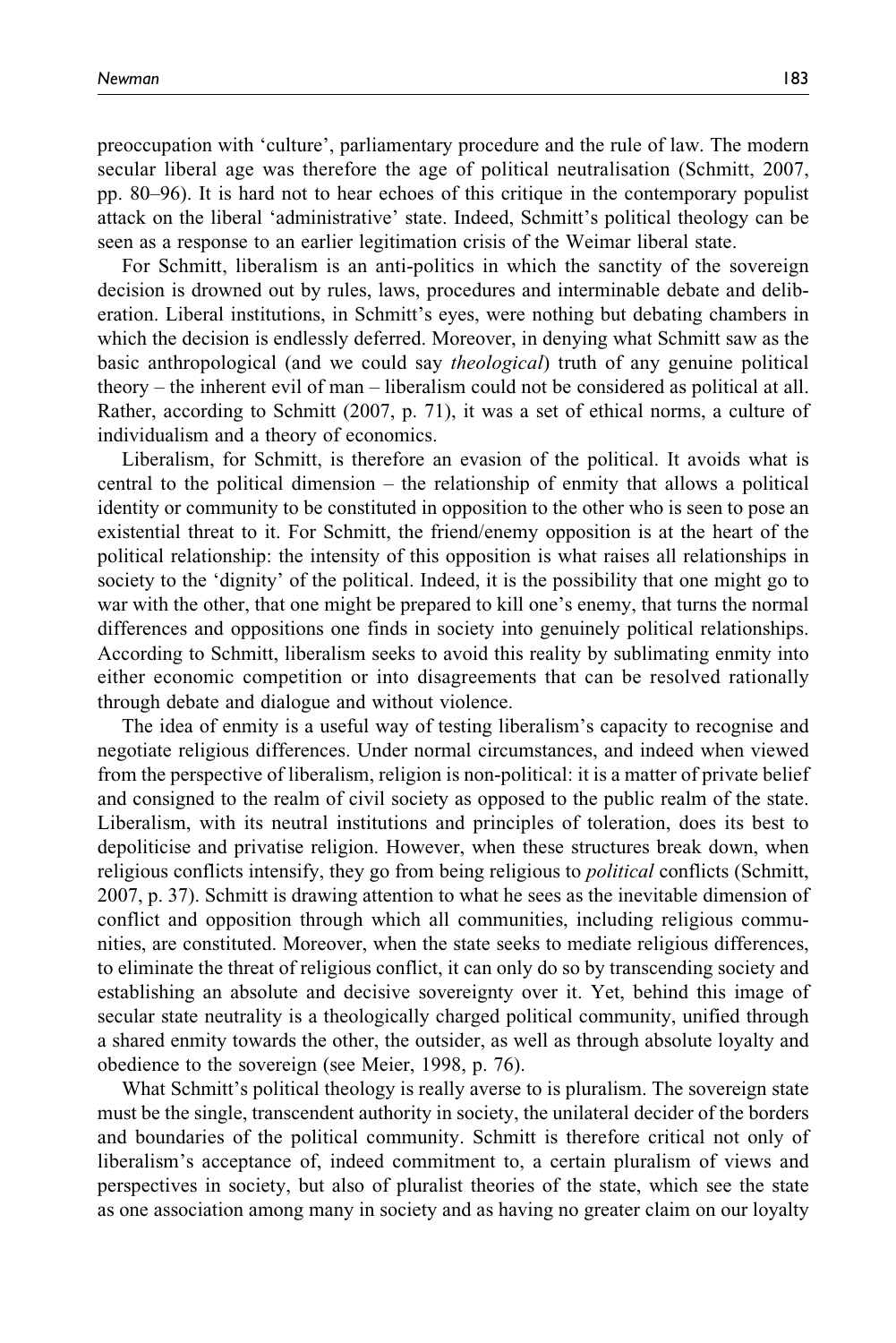than other associations we may belong to. While this particular understanding of pluralism is a matter of some controversy in liberal political theory – particularly on the question of whether the liberal commitment to state neutrality means the state has no legitimate jurisdiction over different religious communities<sup>[6](#page-15-0)</sup> – the recognition of different and, at times, competing claims to our allegiance and sense of belonging and identity, whether religious, cultural or whatever, is an important aspect of contemporary liberal theory. Here Schmitt turns his attention to English pluralists and liberal socialists like Harold Laski and G. D. H Cole, who pointed to the way that the individual in modern societies lived simultaneously in different worlds, being members of multiple associations and groups at any one time, whether they be a church, labour union, family or sports club. When there was a conflict of loyalties between these groups, the situation could only be decided on a case by case basis. In Schmitt's eyes, this view of social relations represented an unacceptable challenge to the sovereignty of the state, which should claim our ultimate loyalty, above and beyond the other associations we may be part of. But, more so, this form of state pluralism represented a disavowal of the political, according to Schmitt: once again, it evades the question of who ultimately decides on conflicts between different associations. Political theology, at least on Schmitt's reading, means not that the religious but the *political* is a special case, that it has a special status compared to other spheres in society and that, as such, it has a unique claim on our loyalty. It is therefore incompatible with pluralism ([Schmitt, 2007](#page-17-0), p. 45).

I have explored the main dimensions of Schmitt's political theology and its implications for liberalism. In understanding political theology as the secularisation of the theological into political terms, Schmitt sought to create a new kind of political religion of absolute state sovereignty, one that was fundamentally hostile to liberalism. What should liberals take from Schmitt's thesis? Is there anything here that could redeemed and usefully deployed by liberals in addressing the problem of religious pluralism in post-secular societies? While Schmitt's political theology might be a good diagnostic tool for revealing the theological behind the secular, it carries with it the baggage of authoritarianism and absolutism – one could say a kind of political monotheism (see [Gourgouris, 2016](#page-15-0)) – that is irreconcilable with liberalism's commitment to toleration and the recognition of pluralism, to say nothing of its other commitments to individual rights and constitutionalism. If liberalism seeks legitimacy, it is difficult to say why Schmitt's authoritarian notion of the sovereign decision, or his politics of enmity, offers a more appealing or effective ground than public reason and deliberation.

This notwithstanding, my view here is that liberal political theory cannot simply shut itself off from the questions raised by political theology. It must take account of the inextricable relationship between theology and politics that characterises secular and post-secular societies. Moreover, liberal theory can draw on theological modes of thinking about politics as a way of responding to some of the challenges it faces. My aim here is to not develop a distinct liberal political theology but to show how an alternative rendering of political theology can yield conceptual resources that are more compatible with liberal norms and principles, and thus contribute towards a new framework of political legitimacy in a post-secular age.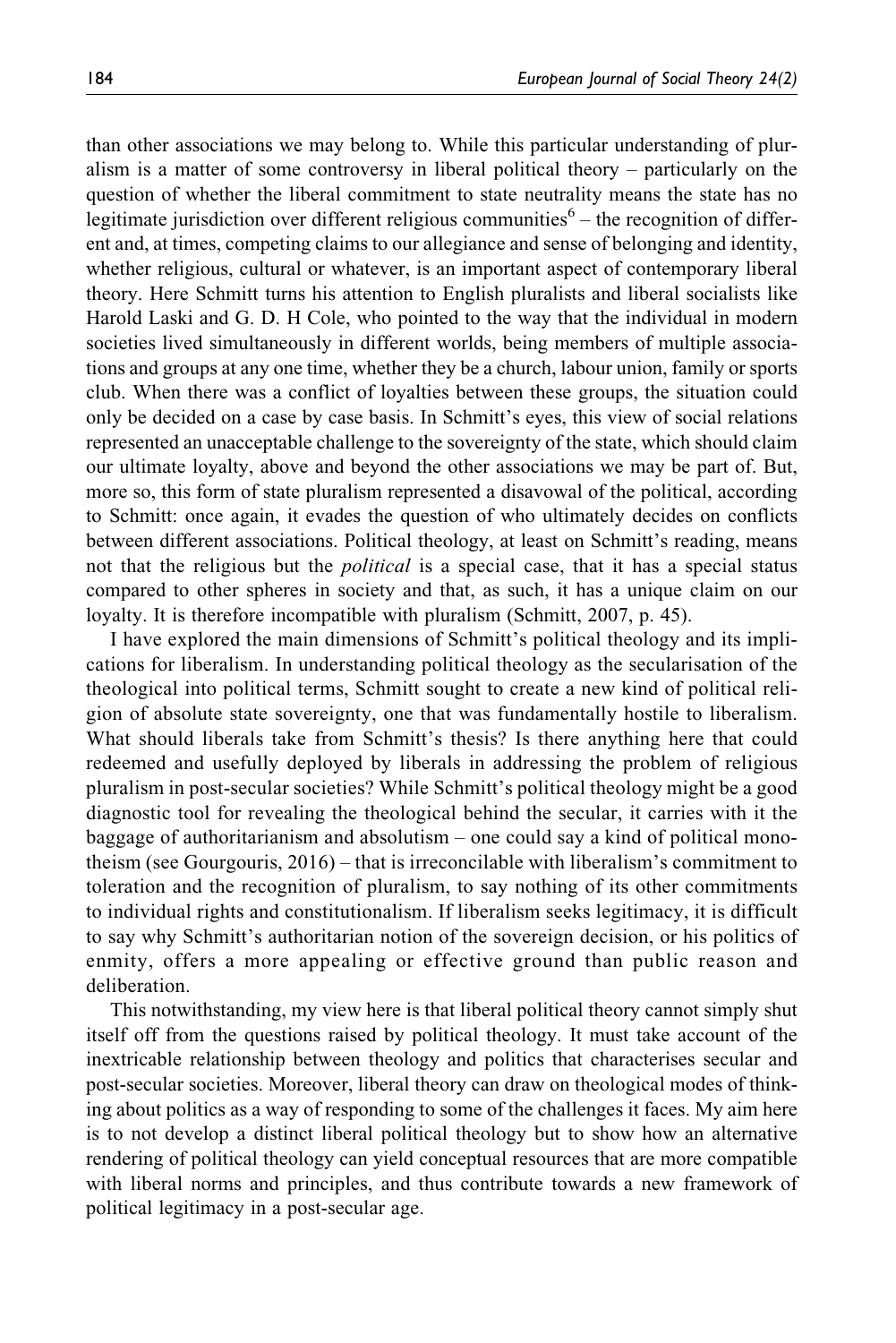### **Pluralising political theology**

We should bear in mind that Schmitt's version of political theology, while influential, especially in contemporary reflections on the limitations of liberalism (see [Kahn, 2011;](#page-16-0) [Mouffe, 2009](#page-16-0)), is, at same time, highly singular and contested. Even in Schmitt's time, debates in German intellectual circles in the fields of political philosophy (see [Strauss,](#page-17-0) [2007](#page-17-0)), the history and philosophy of religion (see [Blumenberg, 1985\)](#page-15-0) and theology cast major doubt on the coherence of his political theology. Perhaps most significantly, the theologian Erik [Peterson \(2011\)](#page-16-0) questioned the theological basis for Schmitt's monotheistic account of sovereignty, arguing that it was incompatible with the Christian Trinitarian doctrine, accusing Schmitt of a kind of political paganism.

More recently, as the field of political theology has become broader and more diversified, new and more emancipatory approaches have emerged, building on radical theo-logical movements in the 1960s and 1970s, such as 'liberation theology' (see [Guti](#page-15-0)é[rrez,](#page-15-0) [1998](#page-15-0); [Metz, 1998\)](#page-16-0). These approaches have sought to rethink Christian theology to bring it into line with the increasingly secular orientation of Western societies. Indeed, continental philosopher Gianni Vattimo has argued that the destiny of Christianity is secularism and that, once it has been stripped of doctrinal orthodoxy and its reliance on church authority, what is left of Christianity is its message of love, charity and tolerance. God thus performs his own kenosis, emptying himself of his sovereignty and leaving the world entirely to us to determine. In this account, the secularisation of Christian theology leads to very different conclusions to those drawn by Schmitt: rather than providing the basis for a new system of order and authority, it gives rise to radical forms of freedom and ontological contingency characteristic of the postmodern condition [\(Vattimo, 2007](#page-17-0), pp. 27–47). Rather than establishing a new kind of social unity and homogeneity, as Schmitt had hoped, Christianity, in its secularised form, leads to a greater awareness of pluralism, and therefore to a greater sense of personal liberation and the freedom to interpret one's life as one chooses. While Vattimo would no doubt reject the association, we could say that his notion of radical hermeneutic freedom, which he sees as the ultimate destiny of Christianity, fits in with a certain vision of liberal pluralism.  $\frac{7}{10}$  $\frac{7}{10}$  $\frac{7}{10}$  Richard [Rorty's \(1989\)](#page-17-0) earlier commitments to a non-foundationalist liberalism come to mind here $8$ 

The field of political theology is also being diversified from a different direction, through an engagement with other religious traditions like Islam and Judaism. As Andrew F. [March \(2013\)](#page-16-0) shows, while Islamic political theology is largely concerned with sovereignty and its legitimation, there are tendencies within this broad tradition  $$ for instance, tensions between religious law and political power – which can give rise to more democratic forms of politics, as has been witnessed in the revolts of the Arab Spring. Within Judaism, an absolutely monotheistic religion, there is nevertheless scope for alternative and more pluralistic political theologies, ones that are more compatible with secular liberalism, as could be found in the philosophy of Spinoza (see [Strauss,](#page-17-0) [1982](#page-17-0)), Moses Mendelssohn and Hermann Cohen (see [Rashkover & Kavka, 2013](#page-17-0)); not to mention the more mystical and messianic traditions of Jewish philosophy – Rosenzweig, Buber, Scholem, Landauer and Benjamin – which go well beyond the conceptual limits of liberalism, and which destabilise the foundations of nation state sovereignty, often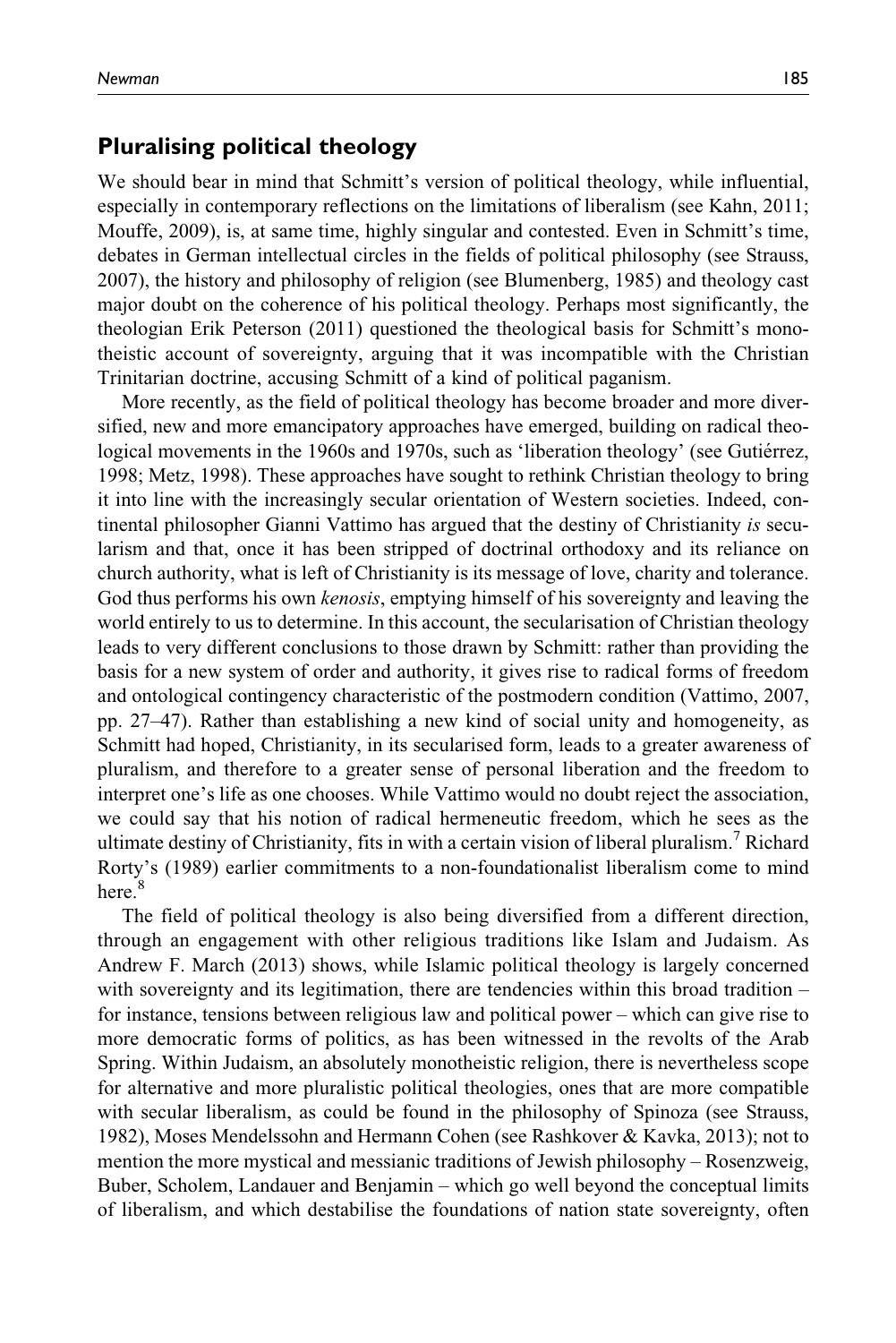taking political theology in more radical, even anarchic, directions (see Löwy, 2017; [Martel, 2012;](#page-16-0) [Rosenstock, 2010\)](#page-17-0).

These interventions suggest we take a broader view of political theology, one that is no longer bound to the conservative Schmittian version discussed above, and which can inform contemporary social movements and emancipatory forms politics, such as Occupy and Black Lives Matter (see [Miller, 2019](#page-16-0)). The interpretation of political theology here is entirely opposed to Schmitt's sovereign-centric model, emphasising instead a theology of immanence that is reflective of horizontal, decentralised and radically democratic forms of politics (see [Robbins, 2011](#page-17-0)). It also presents, I would argue, important challenges to the liberal democratic model of the state and to conventional ideas of political representation and civic engagement.

Of particular interest here is ecological political theology, which builds on continental philosophy (see [Bennett, 2009\)](#page-15-0) and 'process theology' (see [Cobb & Griffin, 1979](#page-15-0); [Whitehead, 1979\)](#page-17-0) to respond to the implications of the Anthropocene age and the environmental crisis. In emphasising our immanent connectedness and entanglement with natural and non-human worlds, it often presents a pantheistic political theology that departs not only from Schmitt's anthropomorphic and transcendent way of thinking (see [Keller, 2015\)](#page-16-0) but also goes beyond accepted liberal categories of agency and individuality. Central here is the increasing awareness, brought on by the looming environmental crisis, of the common world we share with nature and with non-human life forms, such that we can no longer think of ourselves as autonomous individuals ontologically separated from these ecosystems (see [Keller & Rubenstein, 2017](#page-16-0)). This is a realisation that can inspire new forms of interspecies cooperation, and indeed new conceptions of political community (see [Latour, 2017](#page-16-0)).

While these alternative political theologies do not fit easily within the categories of liberal political philosophy, they have a broader significance in showing how the contemporary political terrain is being pluralised, not only by different religions with their claim to the public space but also by new secular social movements and ecological sensibilities that have an unmistakably theological character. For instance, climate justice movements such as Extinction Rebellion would seem to be modern-day secular forms of millenarianism, for which the imaginary of the Apocalypse and the 'end of times' narrative is the main mobilising force. Moreover, faith-based communities and organisations are often present at climate change demonstrations, and they usually involve prayer and other religious rituals. Contemporary ecological activism more generally aims at the re-enchantment of the secular political space through the encounter with nature and the non-human world, something that can lead to a multireligious pluralisation of political theology (see [Kidwell, 2019](#page-16-0)). I would argue that these movements also necessitate a pluralisation of liberal political theory itself by expanding the definition of religion to the 'non-religious' and, in general, heightening our awareness of the growing porosity of the secular public space. If the line between theology and politics appears increasingly indistinct today – if secular political movements come to resemble religious movements and if religious groups and communities are prepared to engage in public dissent and protest – then we need to think about how this alters the terms of liberal political discourse.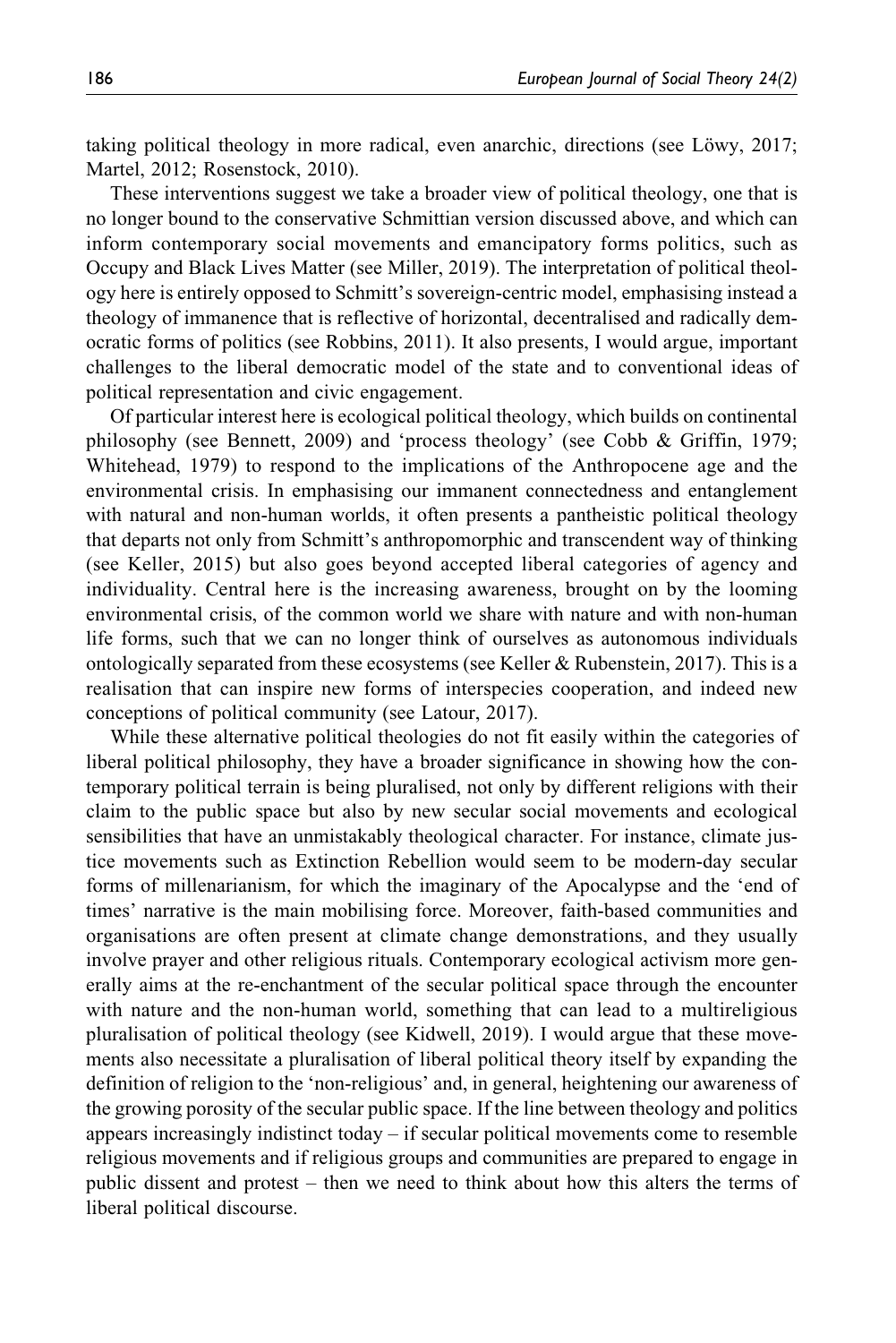### **Moltmann's public theology**

In exploring this question, I would like to focus on the thought of the Protestant theologian Jürgen Moltmann. In the 1960s, Moltmann developed a form of eschatological Christian theology based on the idea of hope embodied in Christ's resurrection – one that was, at the same time, strongly influenced by critical social theory and theologies of liberation [\(Moltmann, 1967\)](#page-16-0). Moltmann's interest in liberation struggles follows a long theological tradition of engagement with political issues and social justice causes – from Social Gospel in the United States, to the liberation theology of Metz, Gutiérrez and Sölle, to prominent theologians like the dissident Dietrich Bonhoeffer, as well as Reinhold Niebuhr and Max Stackhouse.<sup>[9](#page-15-0)</sup> What makes Moltmann particularly relevant here is that he develops a distinct political or public theology radically opposed to that of Schmitt, and which, in its defence of human rights and constitutionalism, has a strong attraction for liberalism. On the other hand, Moltmann's political theology, in its call for the de-privatisation of Christianity, for it to play a more prominent and critical role in public life, goes beyond the liberal model of the strictly secular public sphere and allows us to rethink its conceptual boundaries in ways that can, at the same time, rejuvenate liberal politics and provide it with new grounds for legitimacy. My claim here is that Moltmann's political theology deepens liberalism's commitment to pluralism, not only in showing that religion can engage more openly in politics without undermining the idea of the formally neutral, secular public space but also in scrambling the normative codes of liberal politics by making the struggles for ecological and social justice a core part of its discourse. Central to Moltmann's political theology is the role of organised religion in the critique of power, even of its own power, and it is this guiding ethos that I see as key to a new kind of resistant political pluralism.

To make sense of this, it is necessary to see how Moltmann's political theology contrasts with Schmitt's. Indeed, in Moltmann's eyes, Schmitt's sovereign-centric political thinking is not really a political theology at all, in the sense that it has nothing to do with any genuine Christian theology. Rather, it is a *political religion*, that is, a religion of power, a way of justifying, using the garb of theology, an absolutist sovereign state.<sup>[10](#page-15-0)</sup> Just as Hobbes invented a new religion of the state, personified in the figure of Leviathan, Schmitt formulates a political religion based, as we have seen, on the translation of theological into political concepts. Yet, according to Moltmann, in the wake of Auschwitz and the failures of the totalitarian state, a new kind of political theology developed, based on renewing the vocation of the church as a critical political voice in society:

The determining subject of the new political theology, however, is Christian existence in its difference from general civil existence, and the church in its difference from society and state. So the aim of the new political theology is to strip the magic from political and civil religion, and to subject to criticism the state ideologies which are supposed to create unity at the cost of liberty. In this way it places itself in the history of the impact of Christianity on politics, which means the desacralization of the state, the relativization of forms of political order, and the democratization of political decisions. [\(Moltmann, 1999,](#page-16-0) p. 44)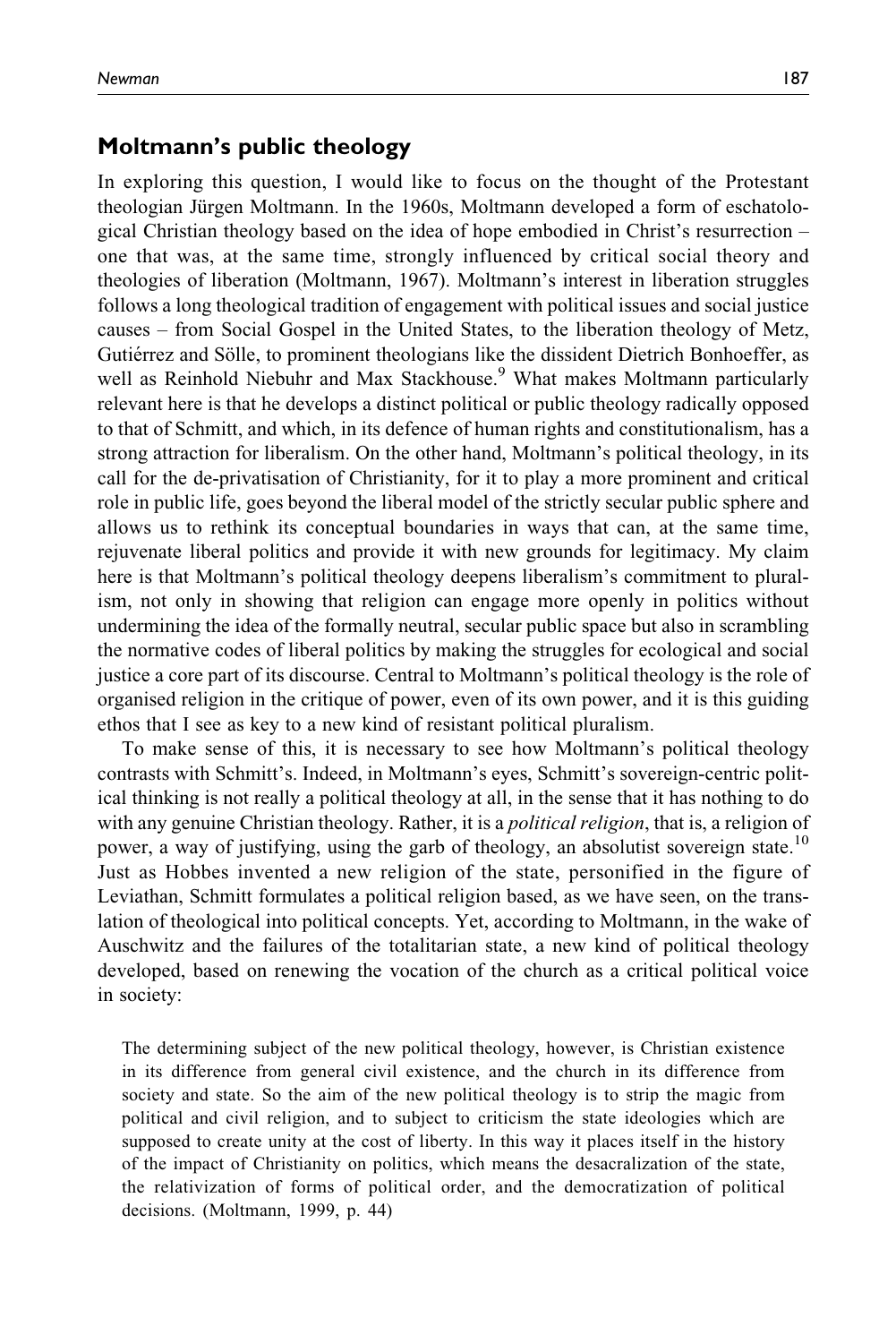Paradoxically, Christianity asserts its political existence, as part of this new political theology, by maintaining a certain critical distance from both society and the state. It resists any kind of incorporation into, or alliance with, the state. Rather, its role here is to radically dissociate from the state, to condemn its abuses of power and thereby contribute towards a democratisation and pluralisation of society. At the same time, Christianity should be something more than a privatised belief system that fits in with the existing social order without challenging it. The church should be something more than simply another private organisation in society. Moltmann refers to the Exodus Church, as being in a sense at home nowhere, and thus embodying a critical distance from both the state and society (see [Paeth, 2005](#page-16-0), pp. 215–234). The idea that religion should be confined to private belief and conscience and kept separate from politics was what led to the church's infamous silence in the face of the crimes of the Nazi regime. According to [Moltmann \(1999](#page-16-0), p. 49) 'This privatization of religion secularised politics' and opened the way for a new and monstrous political religion to emerge. At the same time, Moltmann does not reject secularism as such but seeks to redefine its terms, so that Christianity can enter into an alliance with civil society and support secular political causes and struggles for emancipation. Yet, this newfound public and political role for the church simply means remaining faithful to the core principles of Christianity – those of social justice – defined by the Sermon on the Mount (1999, pp. 49–50).<sup>11</sup>

In stark contrast to Schmitt's political religion, which is concerned with shoring up political power, Moltmann's political theology is aimed at the renewal of civil society and public life: here churches and religious organisations can play a more prominent, yet independent and critical, role in politics by, for instance, aligning themselves with progressive and secular social movements and causes. Moltmann believes that the Christian church should align itself with struggles for human liberation, whether for social and economic justice, anti-racism, anti-colonialism, as well as ecology. Of particular interest here is Moltmann's defence of human rights as providing a language for human liberation, one that is international and cosmopolitan rather than confined to particular national communities or religious and cultural identities. Insofar as human rights invoke the idea of human dignity, they are genuinely universal. Moreover, human rights embody the fundamental principles of liberty and equality. According to Moltmann, these 'liberal' principles and values were already reflective of many religious traditions, particularly Christianity, Judaism and Islam, which believe that all humans, both rulers and ruled, are created equally after God's image. And it was this idea of the equal recognition of human dignity which led to the humanisation of politics and the emergence of liberal political institutions, such as the separation of powers and constitutions designed to limit political authority and protect human dignity from violation: 'The institutions of law, government and economy must respect this personal dignity, which is the endowment of all human beings, if they claim to be "humane institutions" (1999, pp. 122–123). This theological idea of equal human dignity led to a democratisation of European society and produced a new form of political legitimacy based on respect for the equality and liberty of all human beings: 'Any exercise of rule must legitimate itself before other human beings' (1999, p. 123).

At the same time, Moltmann argues that liberalism, in its focus on individual rights, neglected questions of economic equality and the social dimension of freedom, which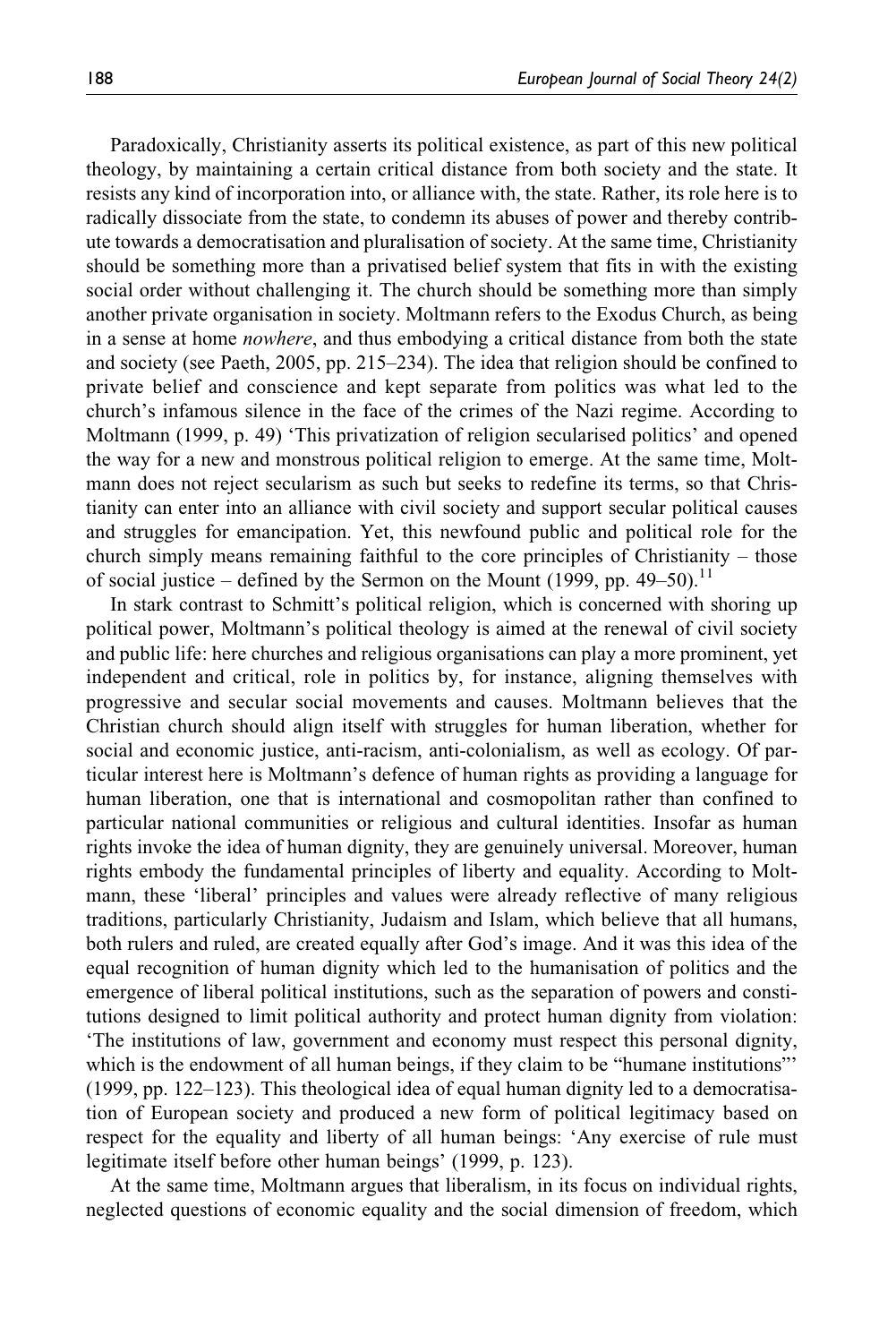could only be realised collectively. Individual human rights and social rights must therefore be seen as inextricably linked, each deriving their meaning and significance from the other. Moltmann's political theology of human rights proposes a discursive and political interlinking – a kind of 'intersectionality' – of different struggles and political horizons, which tends towards a genuine universality. He puts it in the following way ([1999](#page-16-0), p. 121):

- 1. No individual human rights without social human rights.
- 2. No human rights without the right of humanity to protection from mass annihilation and genetic change, and to survival in the sequence of the generations.
- 3. No economic human rights without ecological obligations towards the rights of nature.
- 4. No human rights without the right of the earth.

This schema of interlocking applications of human rights is aimed at human survival and the protection of human dignity. Human beings must be protected not only from political domination but also from nuclear annihilation and genetic manipulation. Their economic security must be guaranteed, which means that negative individual rights must go hand in hand with positive social and economic rights, such as the right to work and the right to an income.

However, none of these rights are achievable, even conceivable, without an accompanying understanding of the rights of nature, of the earth, which impose upon us serious obligations for its protection. Moltmann develops an ecological theology of creation that rejects an anthropocentric view of the world for a theocentric one: the earth is not man's property but God's – it is the house of God – and while humans have stewardship of the earth, they do not have the sovereign right to exploit it irresponsibly and without regard to all its other non-human inhabitants, whose equal rights and status must be recognised (see [Moltmann, 1985\)](#page-16-0). Moreover, this non-anthropocentric way of thinking also decentres the idea of a sovereign anthropomorphic and transcendent God. Rather, God should be seen as immanent within nature, as living within his own house and as part of his own creation. The emphasis of Moltmann's eco-theology is on our contingency and our entanglement with the earth and with natural ecosystems, upon which our survival depends, to which we therefore have obligations, and whose rights we must therefore respect. Importantly, it is also a form of political theology which, unlike Schmitt's, is not sovereign-centric, not only because it rejects political monotheism and affirms instead a more pluralistic, 'federal' model based on rights, democracy and constitutional rule, but also because it rejects the anthropomorphic ontology that forms the basis of man's domination of both man and nature.

What is important, for our purposes, in Moltmann's version of political or public theology is that it works within the framework of liberalism, but at the same time transforms and pluralises it. As we have seen, the liberal horizon of individual rights is opened up to a broader articulation of social and ecological rights, and to a plurality of different struggles against oppression. Moltmann shows, furthermore, that political theology – that is an understanding of politics informed by theology – does not have to yield the same political conclusions as Schmitt's sovereign centric political religion.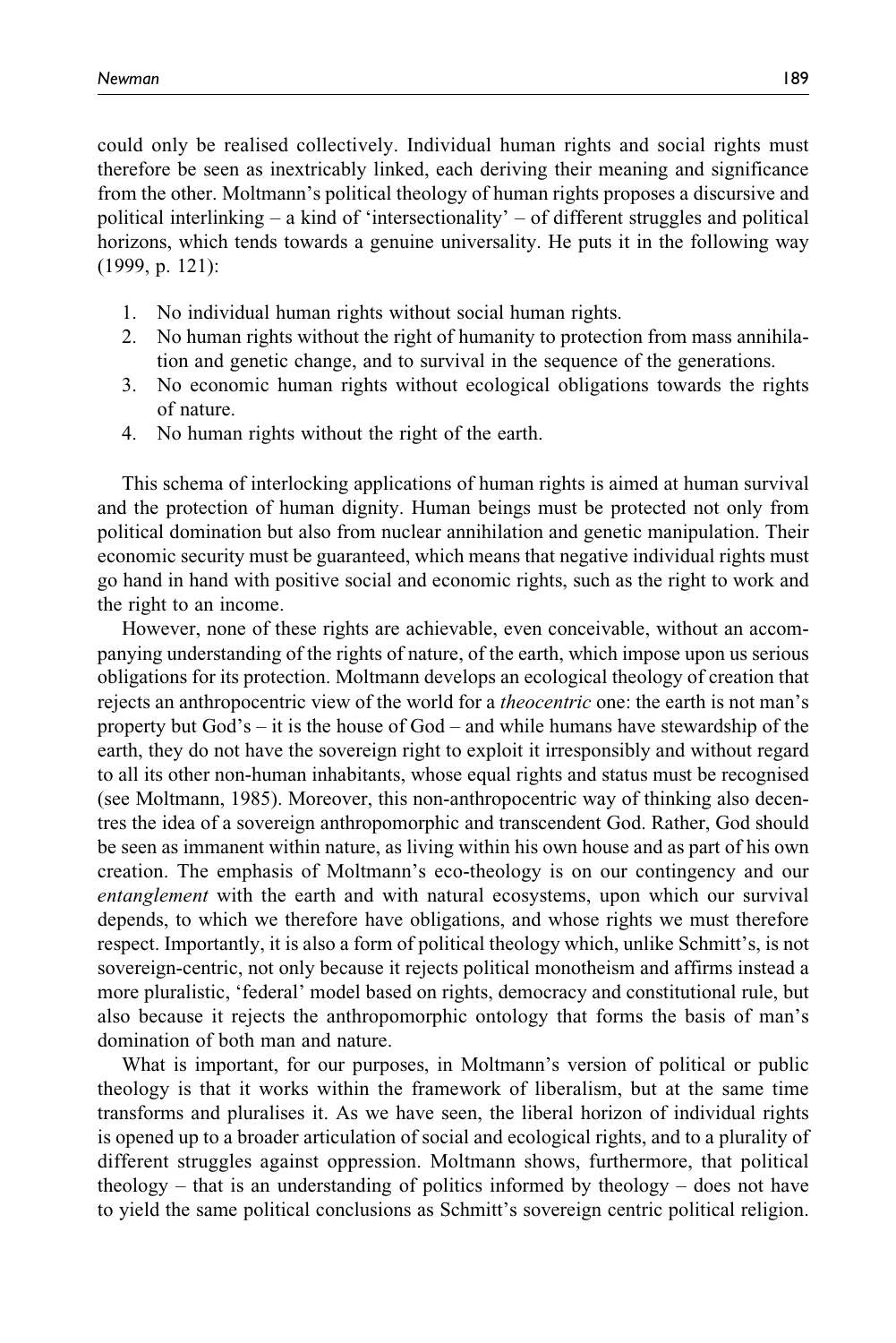On the contrary, alternative interpretations of Christian political theology are more likely to promote a pluralism of human and ecological interests and the development of a framework of rights to protect them. Moreover, as we have seen, the more prominent role that Moltmann wants to see Christian communities play in supporting social struggles and in speaking out against domination in no way threatens the idea of the secular public space but, rather, deepens it. Here the church takes up the position of the *outsider* in its political engagement, remaining neither a private organisation within existing society, nor aligning itself with the state, but retaining a critical distance from both, allowing it to speak out on issues of injustice and oppression.

## **Conclusion**

Political theology, as a mode of political theorising that investigates the intertwining of theology and politics, clearly has ambiguous implications for liberal theory, particularly in terms of its response to the post-secular condition and to the question of religious pluralism. I have investigated some of these implications, especially the issue of the legitimacy of the liberal political order. I have argued that, while Schmitt's political theology forces an encounter with the limits of liberalism, his political absolutism and hostility to pluralism make his approach untenable as a framework of legitimacy in contemporary post-secular societies. A more compelling approach can be found in alternative political theologies that have sought to grasp the full consequences of the secular and, in seeking a theological grounding for secular movements of emancipation, have contributed towards a deeper pluralisation of the political field.

Here I have explored Moltmann's radical political theology. In contrast to Schmitt's conservative political theology, which ends up as a sacralisation of the sovereign state, Moltmann's understanding of the church's political role translates into a critique of state power and an adherence to liberal institutions and principles such as human rights. At the same time, the incorporation of social struggles and ecological concerns into his ecotheologically grounded conception of rights pluralises the terms of the liberal normative framework in which it is otherwise largely situated.

The article started with the question of whether liberalism can be considered a political religion, in other words whether its formal commitment to state neutrality, toleration, secularism and pluralism is belied by its inextricable structural relationship to a theologically grounded concept of sovereignty – as indeed was Schmitt's claim. Moltmann's alternative rendering of political theology allows us to approach this question in an entirely different way. While the relationship between theology and politics is affirmed, it is no longer aimed at legitimising political authority but, rather, at invigorating a new, autonomous political sphere, one that is neither strictly public nor private, neither entirely secular nor religious, but which blurs the lines between them and is oriented towards human and environmental emancipation and a critique of political power. My argument has been that a more pluralistic form of political theology, such as that offered by Moltmann, provides us with a compelling framework in which to rethink liberalism's commitment to rights: by linking human rights to social and economic rights, and these to rights of the environment and of non-human species, Moltmann not only proposes a theological basis for ecological politics but also expands the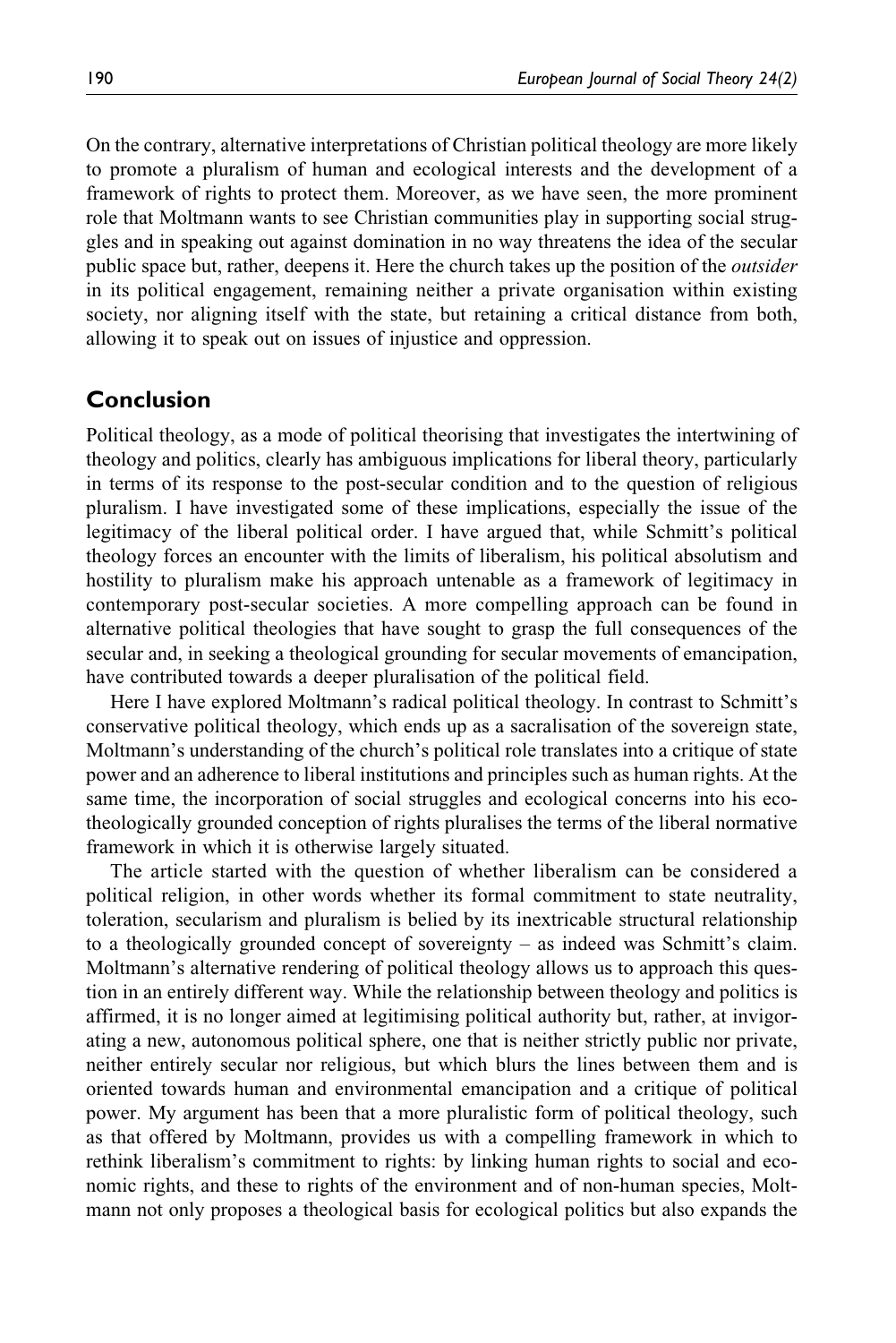<span id="page-14-0"></span>discursive parameters of liberal theory in ways that might at first seem difficult to accommodate but which, I believe, are necessary if liberalism is to remain relevant to contemporary political struggles, including and especially those for racial and climate justice.

It must be acknowledged that Moltmann's eco-political theology – which he tries to make compatible with theo-centrism  $-$  is generally at odds not only with most anthropocentric and humanistic political traditions, including liberalism, but also with aspects of the Christian tradition itself, which has generally been an anthropomorphic religion. Yet, the ecological crisis places the experience of the both secular and the religious in a new light, revealing the limits of liberal and Enlightenment ideas of progress and suggesting the need for a spiritual re-enchantment of the world. Here I believe that a new theologically inspired form of pluralism, as conveyed in Moltmann's eco-theological approach, can offer important conceptual resources – or at very least the ethical imperative – for precisely this sort of project.

My overall claim, then, is that liberal political theory has nothing to fear from a blurring of the line between the religious and the secular – from the politicisation of religious groups and the theologisation of secular politics – as long as this is aligned with movements for human and ecological liberation and emerges as part of a critique of political power. Indeed, political theology, thought about in these terms, can help us make sense of the new movements and modes of political engagement that are coming to define post-secular societies.

#### **Declaration of conflicting interests**

The author(s) declared no potential conflicts of interest with respect to the research, authorship, and/or publication of this article.

#### **Funding**

The author(s) received no financial support for the research, authorship, and/or publication of this article.

### **ORCID iD**

Saul Newman <https://orcid.org/0000-0003-2519-3104>

#### **Notes**

- 1. There are some recent exceptions here (see [Losonczi & Singh, 2010;](#page-16-0) [Speight & Zank, 2017](#page-17-0)).
- 2. For a sense of this diversity of approaches to political theology, see [Cavanaugh and Peter Scott](#page-15-0) [\(2019\)](#page-15-0) and [de Vries and Sullivan \(2006\).](#page-15-0)
- 3. The importance of a more sustained engagement with theology has been more recently recognised by several continental political philosophers, including Giorgio Agamben, who seeks to rethink political theology with and against Schmitt. In his archaeology of liberal government, [Agamben \(2011\)](#page-15-0) displaces Schmitt's monotheistic model of sovereignty through the notion of oikonomia, deriving from Trinitarian doctrine, tracing this back to early Patristic debates.
- 4. See Eric Voegelin on political religions [\(2000\)](#page-17-0).
- 5. Populism can be seen as a form of political theology (see [Arato, 2013,](#page-15-0) pp. 143–172).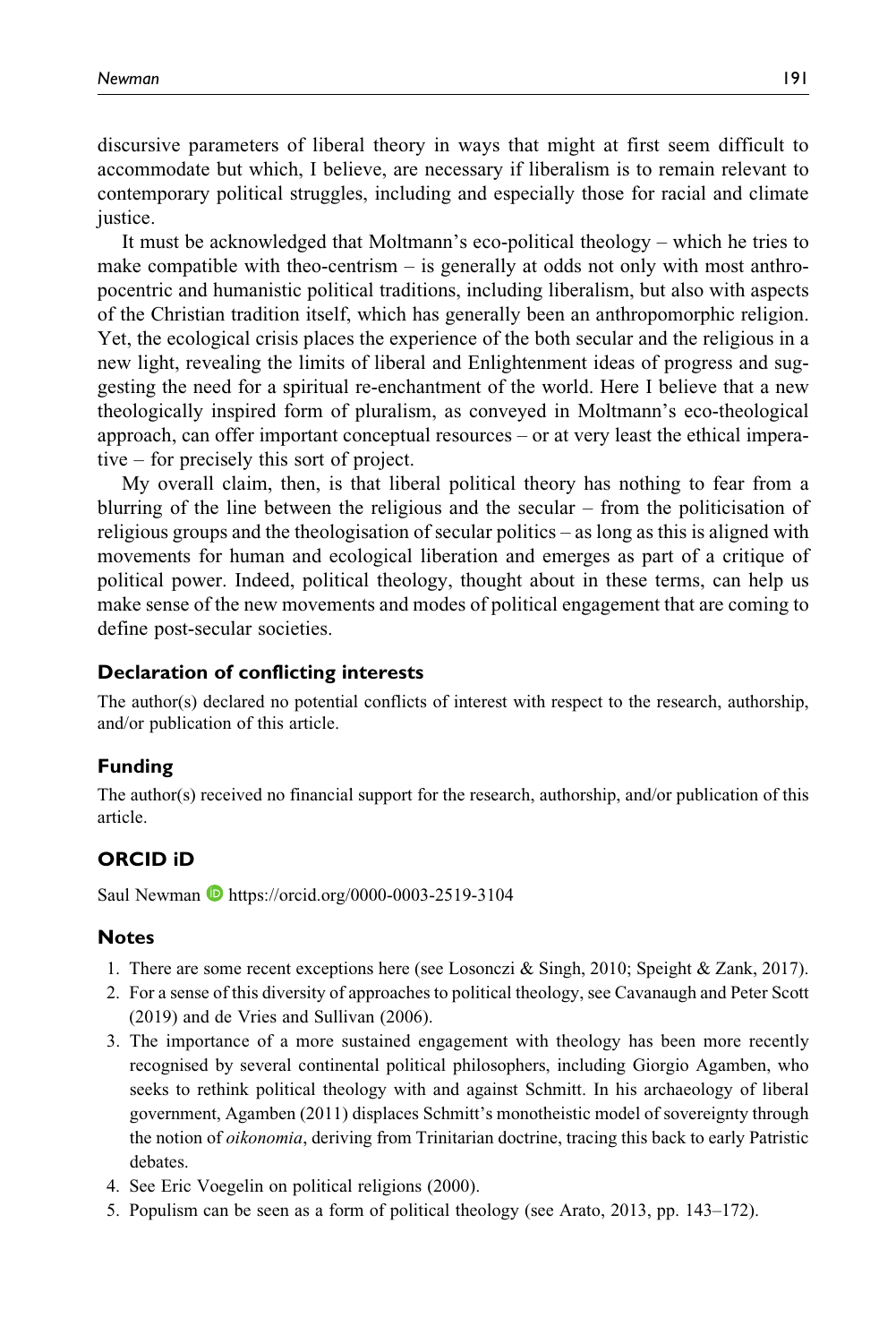- <span id="page-15-0"></span>6. See Jean L. Cohen's critique of 'deep' jurisdictional pluralists who question the liberal state's right to regulate religious communities (2017, pp. 83–102).
- 7. At the same time, Vattimo casts doubt on liberalism's ability to solve the problems of intercultural conflict by consigning religion to the private sphere (see [Vattimo, 2002](#page-17-0), pp. 94–95).
- 8. See Rorty's more recent engagements with Vattimo on the subject of religion (Vattimo, 2007).
- 9. For a useful survey of different approaches in 'public theology', see [Kim and Day \(2017\).](#page-16-0)
- 10. Here Moltmann's critique reflects that of other 'liberation theologians' around this time such as JB Metz and Dorothee Sölle – of political idolatry, in other words, of the sacralisation of political power. Working within a different tradition, Walter Benjamin's notion of 'divine violence' might also be seen as a rejection of political idolatry (see [Martel, 2012](#page-16-0)).
- 11. In his later Political Theology II, [Schmitt \(2008,](#page-17-0) pp. 4–15, n. 3) discusses Moltmann's political theology and essentially agrees with his claim that the Crucifixion had a *political* rather than simply a theological significance. However, Schmitt makes this point as part of his broader defence of the idea of political theology against the attack by Erik Peterson that there is no sound theological basis for it.

#### **References**

- Agamben, G. (2011). The kingdom and the glory: For a theological genealogy of economy and government (L. Chiesa, Trans). Stanford University Press.
- Arato, A. (2013). Political theology and populism. Social Research, 80(1), 143–172.
- Asad, T. (2003). Formations of the secular: Christianity, Islam, modernity. Stanford University Press.
- Bennett, J (2009). Vibrant matter: A political ecology of things. Duke University Press.
- Blumenberg, H. (1985). The legitimacy of the modern age (R. M Wallace, Trans). MIT Press.
- Breitenberg, H. E (2003). To tell the truth: Will the real public theology please stand up? *Journal* of the Society of Christian Ethics, 23(2), 55–96.
- Cavanaugh, W. T & Scott, P. M. (Eds.) (2019). The Wiley companion to political theology (2nd ed). Wiley Blackwell.
- Cobb, J. B., & Griffin, D. R (1979). Process theology: An introductory exposition. Westminster Press.
- Cohen, J. L. (2017). Sovereignty, the corporate religious, and jurisdictional/political pluralism. In C. Laborde, & A. Bardon (Eds.), Religion in liberal political philosophy, (pp. 83–102). Oxford University Press.
- Connolly, W. E (1995). The ethos of pluralization. University of Minnesota Press.
- Connolly, W. E (2005). Pluralism. Duke University Press.
- de Vries, H. & Sullivan, L. E. (Eds.) (2006). Political theologies: Public religions in a postsecular world. Fordham University Press.
- Gourgouris, S. (2016). Political theology as monarchical thought. Constellations, 23(2), 145–159.
- Graham, E. (2013). Between a rock and a hard place: Public theology in a post-secular Age. SCM Press.
- Griffin, D. R. (Ed.) (2005). Deep religious pluralism. Knox Press.
- Gutiérrez, G. (1998). A theology of liberation: History, politics and salvation, (15th ed). Orbis Books.
- Habermas, J. (2008). Notes on post-secular society. New Perspectives Quarterly, 25(4), 17–29.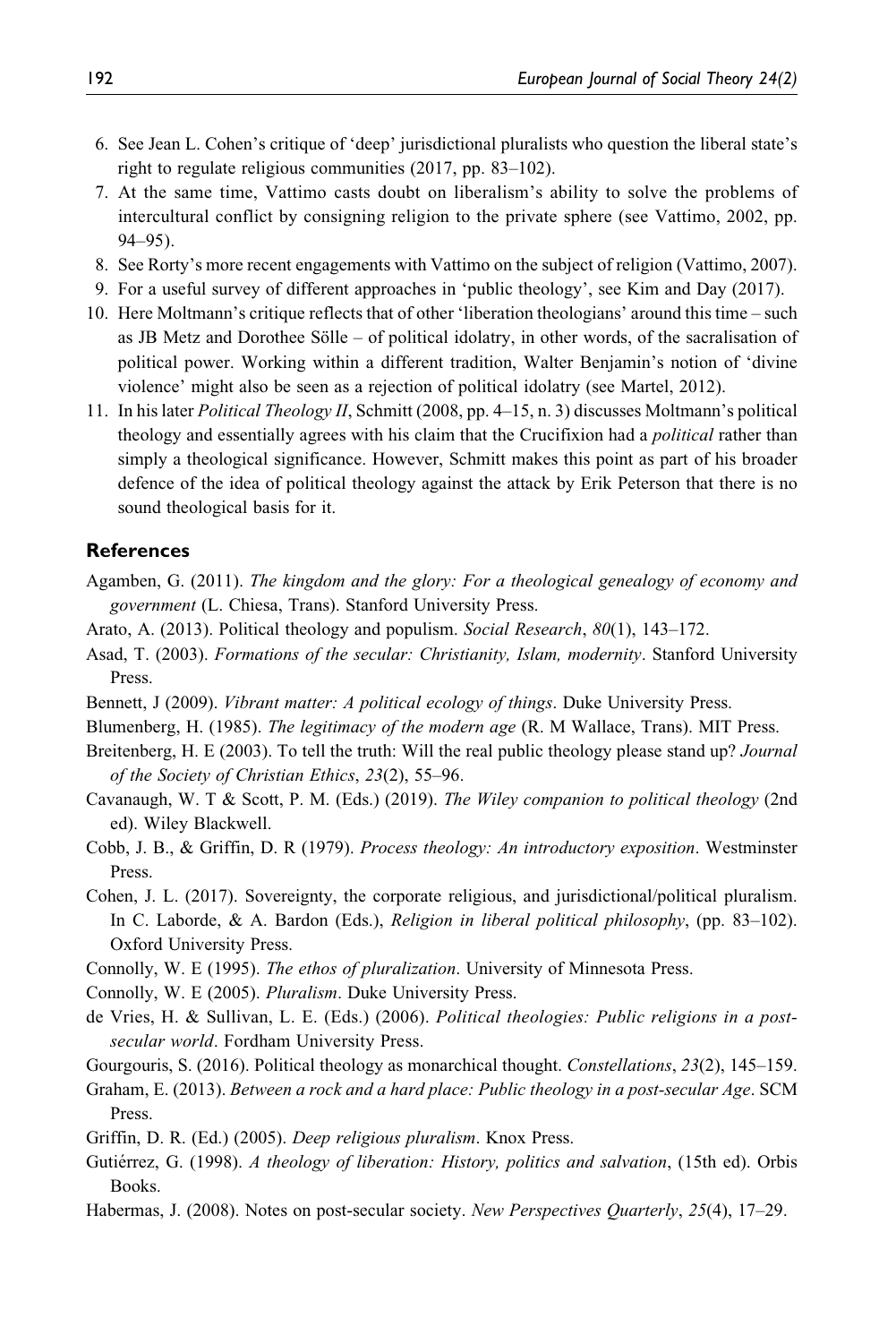- <span id="page-16-0"></span>Kahn, P. W. (2011). Political theology: Four new chapters on the concept of sovereignty. Columbia University Press.
- Keller, C. (2015). Cloud of the impossible: Negative theology and planetary entanglement. Columbia University Press.
- Keller, C. & Rubenstein, M. J. (Eds.) (2017). Entangled worlds: Religion, science and the new materialisms. Fordham University Press.
- Kidwell, J. H. (2019). Re-enchanting political theology. Religions, 10(550), 1–14.
- Kim, S. & Day, K. (Ed.) (2017). A companion to public theology. Brill.
- Laborde, C. (2008). Critical republicanism: The Hijab controversy and political philosophy. Oxford University Press.
- Laborde, C. (2017). Liberalism's religion. Harvard University Press.
- Laborde, C. & Bardon, A. (Eds.) (2017). Religion in liberal political philosophy. Oxford University Press.
- Latour, B. (2017). Facing Gaia: Eight lectures on the new climatic regime (C. Porter, Trans). Polity Press.
- Losonczi, P. & Singh, A. (Eds.) (2010). From political theory to political theology: Religious challenges and the prospects of democracy. Continuum.
- Löwith, K. (1949). Meaning in history. University of Chicago Press.
- Löwy, M. (2017). Redemption and Utopia in Jewish libertarian thought in central Europe: A study in elective affinity. Verso.
- Mahmood, S. (2005). The politics of piety: The Islamic revival and the feminist subject. Princeton University Press.
- March, A. F. (2013). Genealogies of sovereignty in Islamic political theology. Social Research, 80(1), 293–320. Spring.
- Martel, J. R (2012). Divine violence: Walter Benjamin and the eschatology of sovereignty. Routledge.
- Meier, H. (1998). The lesson of Carl Schmitt: Four chapters on the distinction between political theology and political philosophy (M. Brainard, Trans). University of Chicago Press.
- Metz, J. B. (1998). Passion for god: The mystical political dimension of Christianity (J. M. Ashley, Trans). Paulist Press.
- Milbank, J. (1990). Theology and social theory: Beyond secular reason. Blackwell.
- Miller, J. E (2019). Resisting hope: Secular political theology and social movements. Palgrave Macmillan.
- Moltmann, J. (1967). Theology of hope: On the ground and implications of Christian theology. SCM Press.
- Moltmann, J. (1985). God in creation: An ecological doctrine of creation: The Gifford lectures, 1984–1985. SCM Press.
- Moltmann, J. (1999). God for a secular society: The public relevance of theology (M. Kohl, Trans). SCM Press.
- Mouffe, C. (2009). The democratic paradox. Verso.
- Newman, S. (2019). Political theology: A critical introduction. Polity Press.
- Paeth, S. (2005). Jürgen Moltmann's public theology. Political Theology, 6(2), 215–234.
- Peterson, E. (2011). Monotheism as a political problem. In E. Peterson & M. J. Hollerich (Eds. & Trans), Theological tractates (pp. 68–105). Stanford University Press.